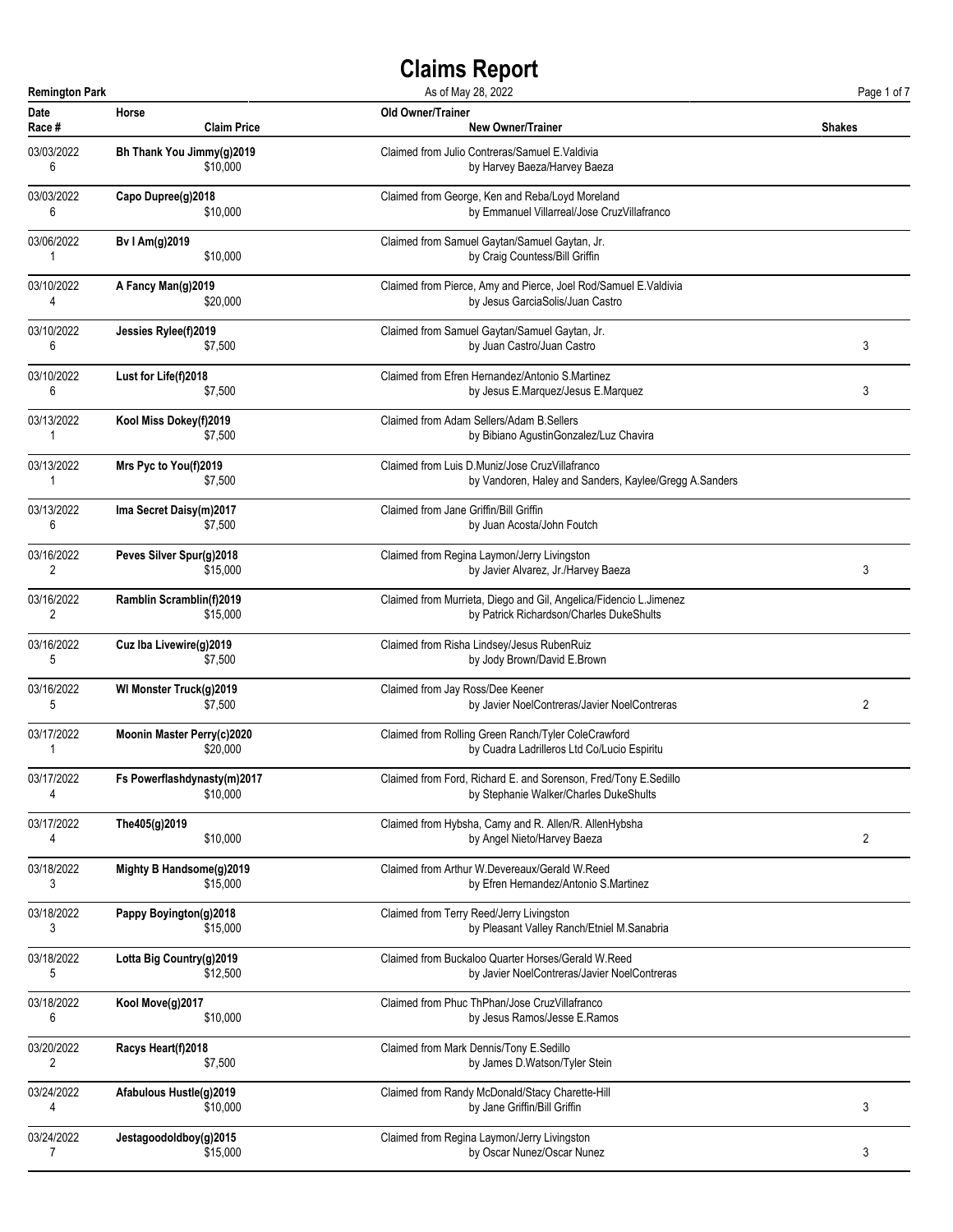| <b>Remington Park</b> |                                  | As of May 28, 2022                                             | Page 2 of 7    |
|-----------------------|----------------------------------|----------------------------------------------------------------|----------------|
| <b>Date</b>           | Horse                            | Old Owner/Trainer                                              | <b>Shakes</b>  |
| Race #                | <b>Claim Price</b>               | <b>New Owner/Trainer</b>                                       |                |
| 03/25/2022            | Soaring Thru Baja(g)2020         | Claimed from Sammy J.Manek/Stacey L.Capps                      | 3              |
| 2                     | \$10,000                         | by Emmanuel Villarreal/Jose CruzVillafranco                    |                |
| 03/25/2022            | Borderan(g)2019                  | Claimed from Stennett, Terry and Irene/Trey Wood               | 9              |
| 6                     | \$15,000                         | by Edgar Del RealTorres/Juan Castro                            |                |
| 03/25/2022            | Try Relentless(g)2019            | Claimed from Regina Laymon/Jerry Livingston                    | 8              |
| 6                     | \$15,000                         | by Jose Mauricio/Everardo N.Escamilla-Gonzalez                 |                |
| 03/25/2022            | Eyesa Timber(g)2018              | Claimed from Wesley T.Oulton/Durk Peery                        |                |
| 8                     | \$35,000                         | by Javier NoelContreras/Javier NoelContreras                   |                |
| 03/26/2022            | Kiss Me Kramer(g)2019            | Claimed from Anthony Brand/Matthew Eck                         | 3              |
| 5                     | \$10,000                         | by Crawford, Cody Rea and Wilson, Renee K./Clinton Crawford    |                |
| 03/26/2022            | Furrst String(g)2019             | Claimed from John WayneCrawford/Clinton Crawford               | 6              |
| $\overline{7}$        | \$10,000                         | by Diego L.Meza/Mary Meza                                      |                |
| 03/26/2022            | Bpthevalentinehero(g)2020        | Claimed from Bill Price/Dee Keener                             |                |
| 9                     | \$15,000                         | by Heavy Hitters Racing Stables/Jason L.Driver                 |                |
| 03/26/2022            | Mr Fast Perry(g)2020             | Claimed from Dunn Ranch/Monty Arrossa                          | 8              |
| 9                     | \$15,000                         | by Jorge LuisHernandez/Jorge LuisHernandez                     |                |
| 03/26/2022            | Poor Man Blues(g)2020            | Claimed from Eddie D.Willis/Eddie D.Willis                     | $\overline{2}$ |
| 9                     | \$15,000                         | by GE Royal Performance Horses/Mallory Norton                  |                |
| 03/26/2022            | Rosalita(f)2020                  | Claimed from Devereaux, Bob and Self, Randy/Gerald W.Reed      |                |
| 9                     | \$15,000                         | by Juan MartinTriana/Juan MartinTriana                         |                |
| 03/27/2022            | <b>Relentlessly Royal(f)2018</b> | Claimed from Juan Castro/Juan Castro                           | 5              |
| 3                     | \$10,000                         | by Sonny ChanceWhite/Tana Caldwell                             |                |
| 04/03/2022            | Evitoo(g)2019                    | Claimed from Maureen R.Ibarra/Erik N.Rodriguez-Garcia          | 2              |
| 1                     | \$10,000                         | by Javier Alvarez, Jr./Harvey Baeza                            |                |
| 04/03/2022            | Meabitshy(f)2019                 | Claimed from Janet S.Martinez/Luz Chavira                      |                |
| 1                     | \$10,000                         | by Bernardo Chavez/Jose Chavez                                 |                |
| 04/03/2022            | Dun With Politics(f)2019         | Claimed from Whiting Ranch/Delbert McDowell                    |                |
| 3                     | \$20,000                         | by Javier Alvarez, Jr./Harvey Baeza                            |                |
| 04/03/2022            | Cartel Attitude(g)2015           | Claimed from Jo Rice/Pedro Martinez                            |                |
| 4                     | \$10,000                         | by Jordan D.Baumann/Jordan D.Baumann                           |                |
| 04/07/2022            | <b>Fancy Turnpike(f)2020</b>     | Claimed from Marilyn O.Dover/Guillermo Valdivia                |                |
| 1                     | \$15,000                         | by Richardson, Jan and Richardson, Dennis/Jesus RubenRuiz      |                |
| 04/07/2022            | Prissy Divine(f)2020             | Claimed from James Sills/Eddie D. Willis                       |                |
| 4                     | \$10,000                         | by Joaquin Lopez/Joaquin Lopez                                 |                |
| 04/07/2022            | Celtic Dazzler(g)2019            | Claimed from Kelly Yother Equine, LLC/Dee Keener               | $\overline{7}$ |
| 5                     | \$7,500                          | by Rancho El Porvenir/Ruben Soto                               |                |
| 04/07/2022            | Forbidden Cartel(g)2019          | Claimed from Priscilla YvetteArredondo/Eddie D. Willis         | 4              |
| 5                     | \$7,500                          | by Everardo N.Escamilla-Gonzalez/Everardo N.Escamilla-Gonzalez |                |
| 04/07/2022            | Peves Tufa Nuf(g)2018            | Claimed from Regina Laymon/Jerry Livingston                    | 2              |
| 5                     | \$7,500                          | by Jose Juarez/Alonzo Barraza                                  |                |
| 04/07/2022            | Destiny Beware(g)2019            | Claimed from Coke L.Gage, Jr./Gerald W.Reed                    | 2              |
| 9                     | \$30,000                         | by Juan CarlosMeza/Mary Meza                                   |                |
| 04/08/2022            | <b>Bodacious Flash(g)2019</b>    | Claimed from Heavy Hitters Racing Stables/Jason L.Driver       | 6              |
| 1                     | \$6,250                          | by Edwin Sanchez/Ernesto Ramirez                               |                |
| 04/08/2022            | Capo de Dial(g)2018              | Claimed from Javier Hernandez/Adam B. Sellers                  |                |
| 1                     | \$6,250                          | by Rancho El Porvenir/Ruben Chavez                             |                |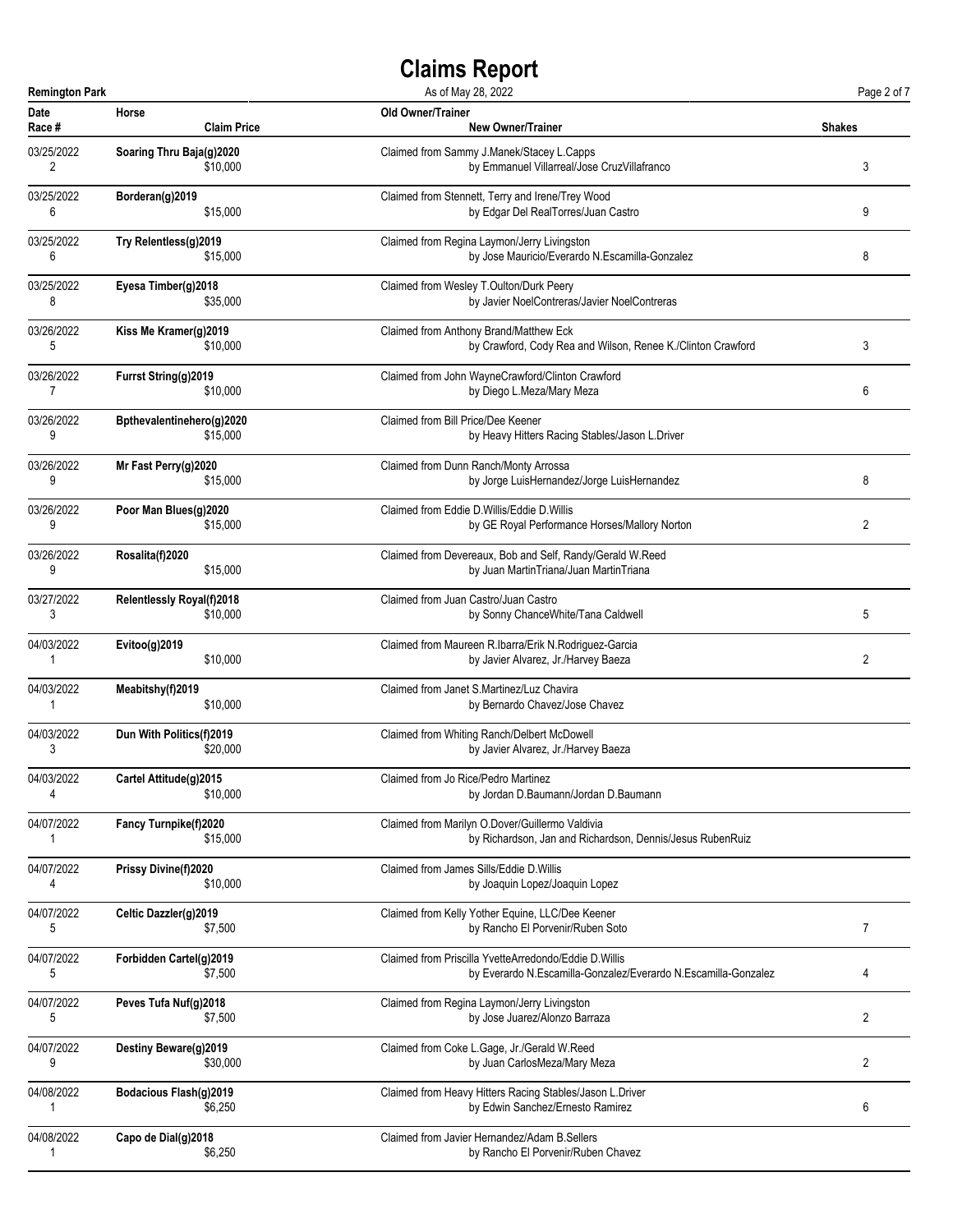| <b>Remington Park</b> |                                     | As of May 28, 2022                                                                              | Page 3 of 7    |
|-----------------------|-------------------------------------|-------------------------------------------------------------------------------------------------|----------------|
| Date                  | Horse                               | Old Owner/Trainer                                                                               | <b>Shakes</b>  |
| Race #                | <b>Claim Price</b>                  | <b>New Owner/Trainer</b>                                                                        |                |
| 04/08/2022            | Celtic Pagentry(g)2018              | Claimed from Jane Griffin/Bill Griffin                                                          | 4              |
| 1                     | \$6,250                             | by Gerardo Arroyo/Diego Arroyo                                                                  |                |
| 04/09/2022            | Trap Play(f)2019                    | Claimed from Yother, Loyd J., and Kelly, J. Garvan/Dee Keener                                   | 2              |
| 2                     | \$7,500                             | by Emmanuel Villarreal/Jose CruzVillafranco                                                     |                |
| 04/09/2022            | Designer Jay(g)2020                 | Claimed from Jason N.Pascoe/Jason Pascoe                                                        | 2              |
| 3                     | \$20,000                            | by Hector F.Menchaca, Sr./Harvey Baeza                                                          |                |
| 04/09/2022            | Capo de Midnite(g)2019              | Claimed from Carter, Jeff and Massey, Justin/Eddie D.Willis                                     | 4              |
| 5                     | \$12,500                            | by Rosalba Alvarez/Juan JoseGomez                                                               |                |
| 04/09/2022            | Lexys Big Boy(g)2019                | Claimed from Shelley ColdwellGoodnight/Bill R.Goodnight                                         | $\overline{2}$ |
| 5                     | \$12,500                            | by Javier Alvarez, Jr./Harvey Baeza                                                             |                |
| 04/09/2022            | One Fabulous Dash(g)2018            | Claimed from Gerardo Cardenas/Salimm Hernandez                                                  | 4              |
| 5                     | \$12,500                            | by Carlos Gonzalez/Justin Powell                                                                |                |
| 04/09/2022            | Tiger Hunter(g)2019                 | Claimed from Regina Laymon/Jerry Livingston                                                     | $\overline{2}$ |
| 10                    | \$20,000                            | by Harvey Baeza/Harvey Baeza                                                                    |                |
| 04/10/2022            | Bp Southern N Fancy(g)2019          | Claimed from Clay Seal/Robert L.Esqueda                                                         | 2              |
| 1                     | \$6,250                             | by One Time Racing Stables LLC/Salvador R.Soto                                                  |                |
| 04/10/2022            | Fabulous Hilary(f)2019              | Claimed from Anastacio Martinez/Adam B. Sellers                                                 |                |
| 1                     | \$6,250                             | by Janet Martinez/Luz Chavira                                                                   |                |
| 04/10/2022            | Jb Stel a Looker(f)2018             | Claimed from Jordan D.Baumann/Jordan D.Baumann                                                  |                |
| 1                     | \$6,250                             | by McNally, Tom and Kathleen/Michelle Hurdle                                                    |                |
| 04/10/2022            | Ground Wire(g)2019                  | Claimed from Palomino Trucking Inc./Ruben Soto                                                  |                |
| 2                     | \$6,250                             | by Victor Amaro/Lucio Espiritu                                                                  |                |
| 04/14/2022            | Glamazon(f)2019                     | Claimed from Schoenhofer, Denis and Julie/Michael W.Joiner                                      | 5              |
| 1                     | \$20,000                            | by Cristian LeonardoAlcala/Juvenal Licona-Vazquez                                               |                |
| 04/14/2022            | Western Snowstorm(g)2019            | Claimed from Ronald M.Yates/Durk Peery                                                          |                |
| 2                     | \$15,000                            | by Victor Amaro/Lucio Espiritu                                                                  |                |
| 04/14/2022            | Capo de Rock(g)2019                 | Claimed from Rockin J Running Horses/Tammy KayJohnson                                           |                |
| 4                     | \$20,000                            | by Emmanuel Villarreal/Jose CruzVillafranco                                                     |                |
| 04/14/2022            | Bv If I Had Wings(g)2019            | Claimed from Diego L.Meza/Mary Meza                                                             | 5              |
| 6                     | \$10,000                            | by Juan MarioSilerio/Everardo N.Escamilla-Gonzalez                                              |                |
| 04/14/2022            | Kool Move(g)2017                    | Claimed from Jesus Ramos/Jesse E.Ramos                                                          |                |
| 6                     | \$10,000                            | by Eli Martinez/Eli Martinez                                                                    |                |
| 04/14/2022            | Royal Fire Wagon(f)2019             | Claimed from Heavy Hitters Racing Stables/Jason L.Driver                                        | 4              |
| 6                     | \$10,000                            | by Javier Alvarez, Jr./Harvey Baeza                                                             |                |
| 04/15/2022            | Jesshaulin Candy(f)2019<br>\$20,000 | Claimed from Jose Escobedo-Hernandez/Erik N.Rodriguez-Garcia<br>by Ward Brothers/Stacey L.Capps |                |
| 04/15/2022            | Highest Rate in Town(g)2017         | Claimed from Ignacio AnayaNoguez/Eli Martinez                                                   |                |
| 4                     | \$20,000                            | by Jane Griffin/Bill Griffin                                                                    |                |
| 04/21/2022            | Bv Hear My Word(g)2020              | Claimed from Bella Vista Farms/Eddie LeeWillis                                                  | 17             |
| 1                     | \$15,000                            | by Edgar L.Mejia/Roberto Duenes                                                                 |                |
| 04/21/2022            | Docs Best Legend(f)2019             | Claimed from Hagler, Roberta and Manriquez, Fernando/Shawna Manriquez                           | 4              |
| 2                     | \$10,000                            | by Samuel Gaytan/Samuel Gaytan, Jr.                                                             |                |
| 04/21/2022            | Jess a Revenant(g)2019              | Claimed from Stephen M.Harris/Jason Pascoe                                                      |                |
| 2                     | \$10,000                            | by Balderrama Racing, LLC/Juan Castro                                                           |                |
| 04/21/2022            | Eagle Joy(f)2018                    | Claimed from Juan Acosta/Ruben Soto                                                             | 2              |
| 3                     | \$15,000                            | by Aguila Negra Racing Inc./Jose Huerta                                                         |                |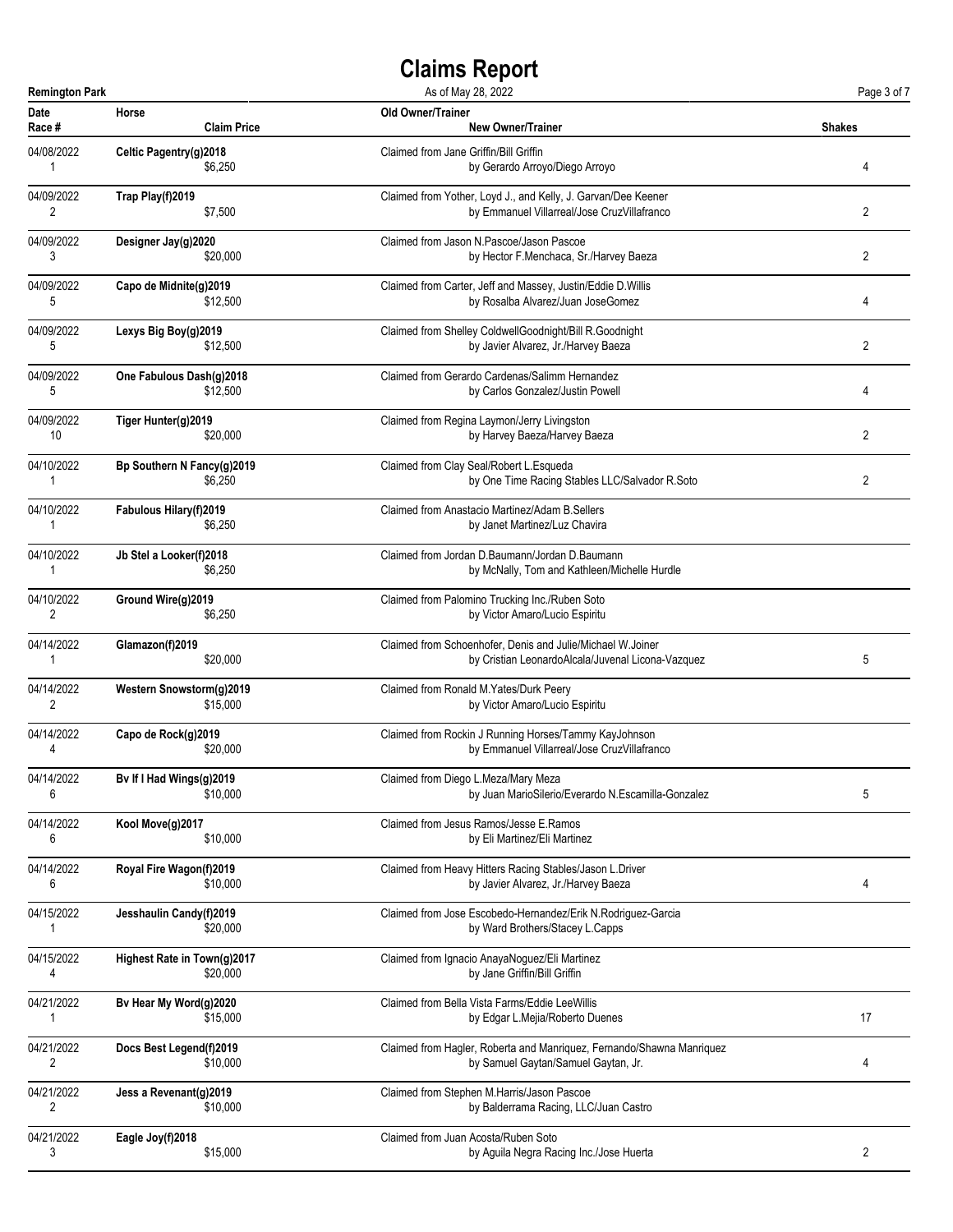| <b>Remington Park</b> |                             | As of May 28, 2022                                                                              | Page 4 of 7 |
|-----------------------|-----------------------------|-------------------------------------------------------------------------------------------------|-------------|
| <b>Date</b>           | Horse                       | <b>Old Owner/Trainer</b>                                                                        | Shakes      |
| Race #                | <b>Claim Price</b>          | <b>New Owner/Trainer</b>                                                                        |             |
| 04/21/2022            | Suprise Secret(g)2019       | Claimed from Nove Racing, LLC./James J.Gonzales III                                             | 5           |
| 3                     | \$15,000                    | by Maureen R.Ibarra/Erik N.Rodriguez-Garcia                                                     |             |
| 04/21/2022            | Toshaway(g)2019             | Claimed from Craig Lauger/Shawna Manriquez                                                      |             |
| 3                     | \$15,000                    | by Javier Alvarez, Jr./Harvey Baeza                                                             |             |
| 04/21/2022            | Sheza Fast Return(f)2019    | Claimed from Blackmon Stables/Tyler ColeCrawford                                                | 2           |
| 5                     | \$10,000                    | by Harvey Baeza/Harvey Baeza                                                                    |             |
| 04/21/2022            | Sparky Kazaam(f)2019        | Claimed from Carl W.Marlow/Shawna Manriquez                                                     |             |
| 5                     | \$10,000                    | by Joaquin Lopez/Joaquin Lopez                                                                  |             |
| 04/22/2022            | Miss Euro Bullion(f)2018    | Claimed from Rackliff, Gary, Siemers, Terry, Siemers, Linda and Hetmanek, Stephen/Loyd Moreland |             |
| 1                     | \$6,250                     | by Cuadra JM, LLC/Felesha Gold                                                                  |             |
| 04/22/2022            | Srd Lota Wow(g)2018         | Claimed from Victor ManuelOrozco/Carlos Moreno                                                  |             |
| 1                     | \$6,250                     | by Jose Juarez/Javier NoelContreras                                                             |             |
| 04/22/2022            | Fs Powerflashdynasty(m)2017 | Claimed from Stephanie Walker/Charles DukeShults                                                | 9           |
| 3                     | \$6,250                     | by Aron LeonelOrrantia/Jose E.Gamez                                                             |             |
| 04/22/2022            | One Big Famous Lew(g)2020   | Claimed from Ed Melzer/Eddie D. Willis                                                          |             |
| 5                     | \$10,000                    | by Fidencio L.Jimenez/Fidencio L.Jimenez                                                        |             |
| 04/22/2022            | Sara Getin(f)2020           | Claimed from Palomino Trucking Inc./Fidencio L.Jimenez                                          |             |
| 5                     | \$10,000                    | by Janet Martinez/Luz Chavira                                                                   |             |
| 04/22/2022            | Infamous Ash(f)2019         | Claimed from Freeway Racing/Juan Castro                                                         |             |
| 7                     | \$10,000                    | by Billy BrianHolson/Juan MartinTriana                                                          |             |
| 04/24/2022            | Im Louisiana Too(m)2017     | Claimed from Gerardo Cardenas/Salimm Hernandez                                                  | 2           |
| 1                     | \$7,500                     | by Haley N.Hobbs/Haley N.Hobbs                                                                  |             |
| 04/28/2022            | Asteroyd(g)2016             | Claimed from Fermin RosalesVasquez/Lucio Espiritu                                               |             |
| 3                     | \$10,000                    | by Eloy Quinonez/Eloy Quinonez                                                                  |             |
| 04/28/2022            | Beatem Blue(g)2018          | Claimed from Robin Haggard/Ty Blackwell                                                         |             |
| 3                     | \$10,000                    | by Cuadra Chihuahua, LLC/Maria Elisa ARodriguez                                                 |             |
| 04/28/2022            | One Up You(g)2019           | Claimed from Blackmon Quarter Horses LLC/Tyler ColeCrawford                                     | 3           |
| 4                     | \$12,500                    | by Oscar F.Padilla/Salimm Hernandez                                                             |             |
| 04/28/2022            | Seoul Shyne(f)2019          | Claimed from Tom Maher/Tyler Stein                                                              |             |
| 4                     | \$12,500                    | by Emmanuel Villarreal/Jose CruzVillafranco                                                     |             |
| 04/28/2022            | Bv Wildflower(f)2020        | Claimed from Bella Vista Farms/Eddie LeeWillis                                                  | 2           |
| 6                     | \$10,000                    | by Eloy Quinonez/Eloy Quinonez                                                                  |             |
| 04/28/2022            | Luludashingstoli(f)2019     | Claimed from Wallace LynnLandrum/Tana Caldwell                                                  | 4           |
| $\overline{7}$        | \$10,000                    | by Javier Alvarez, Jr./Harvey Baeza                                                             |             |
| 04/29/2022            | Corazon Dulce(f)2019        | Claimed from Michelle Crockett/Xavier Alonzo III                                                | 2           |
| 2                     | \$7,500                     | by Alonzo Barraza/Alonzo Barraza                                                                |             |
| 04/29/2022            | Get Me a Cold Corona(f)2019 | Claimed from Lindsey, Shawn and Halcomb, Denny R./Denny R.Halcomb                               |             |
| 2                     | \$7,500                     | by Mark Dennis/Tony E.Sedillo                                                                   |             |
| 04/29/2022            | Definitely a Hero(g)2019    | Claimed from Cox, Rex, Grant Cox Revocable Trust, and Sills, James/Eddie D.Willis               | 9           |
| 5                     | \$20,000                    | by Ismael Donato/Lucio Espiritu                                                                 |             |
| 04/29/2022            | Good Candy Bird(g)2019      | Claimed from Rudy T.Flores/Juan Castro                                                          | 4           |
| 5                     | \$20,000                    | by Rodrigo Covarrubias/Rodrigo Covarrubias                                                      |             |
| 04/29/2022            | Sustainability(g)2019       | Claimed from Troy McClennen/Jesus RubenRuiz                                                     |             |
| 5                     | \$20,000                    | by Jorge Herrera Ramos/Rodrigo Covarrubias                                                      |             |
| 04/29/2022            | Vf Showtime(g)2018          | Claimed from Armando VenzorChacon/Julio Corral                                                  |             |
| 5                     | \$20,000                    | by Juan MartinTriana/Juan MartinTriana                                                          |             |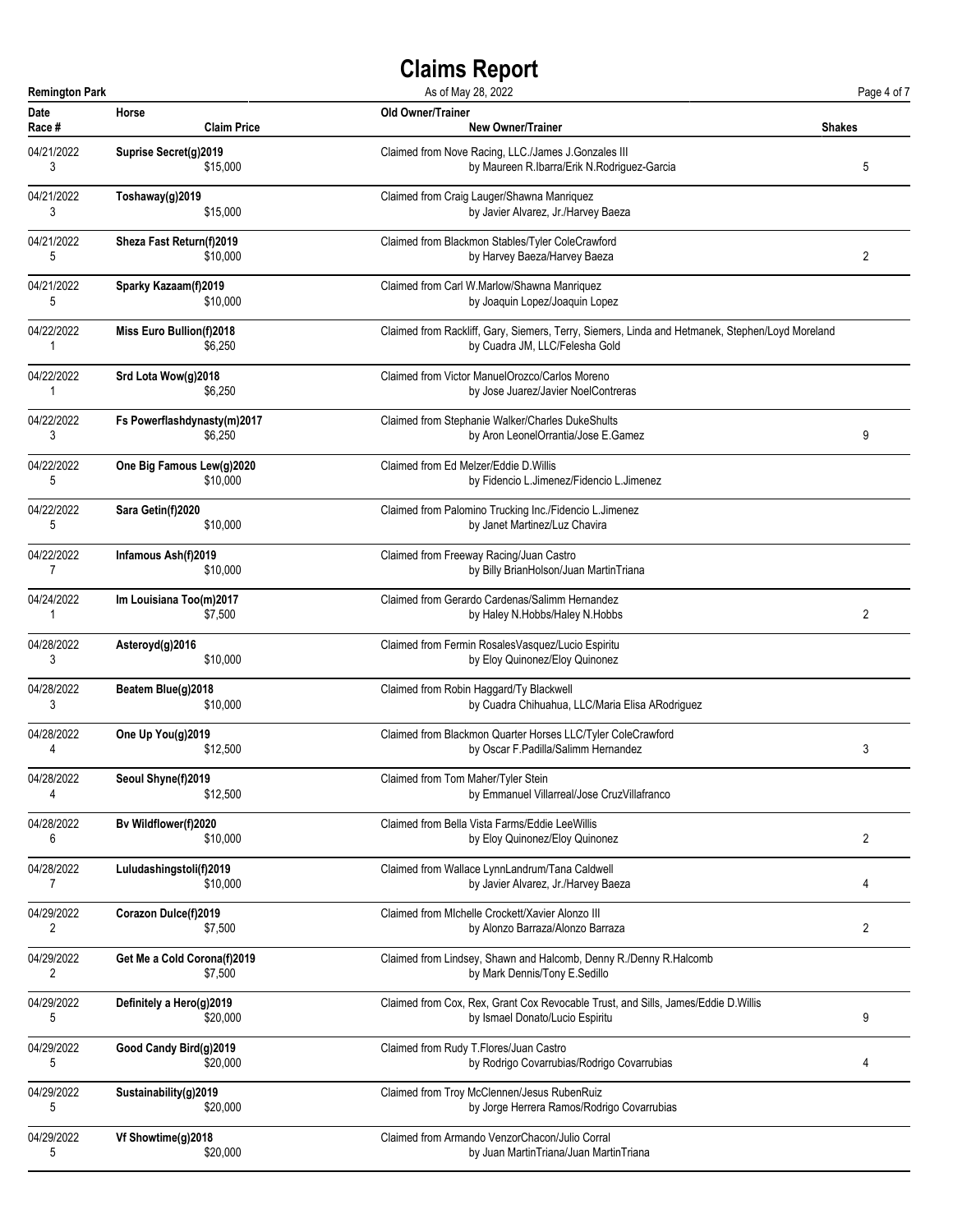| <b>Remington Park</b> |                             | As of May 28, 2022                                             | Page 5 of 7   |
|-----------------------|-----------------------------|----------------------------------------------------------------|---------------|
| Date                  | Horse                       | Old Owner/Trainer                                              | <b>Shakes</b> |
| Race #                | <b>Claim Price</b>          | <b>New Owner/Trainer</b>                                       |               |
| 04/29/2022            | Nobby Walsh(g)2018          | Claimed from Juan A.Puentes/Samuel Gaytan, Jr.                 | 2             |
| 9                     | \$20,000                    | by HWD Racing Stables, LLC/Hemerio Hernandez                   |               |
| 04/30/2022            | Bv I Am a Rock(f)2019       | Claimed from Bella Vista Farms/Eddie LeeWillis                 |               |
| 1                     | \$15,000                    | by Tom Maher/Tyler Stein                                       |               |
| 04/30/2022            | Bv Sugar Shack(f)2020       | Claimed from Bella Vista Farms/Eddie LeeWillis                 | 2             |
| 3                     | \$15,000                    | by Juan Terrazas-Benevides/Salvador R.Soto                     |               |
| 05/01/2022            | Coquettish(f)2018           | Claimed from Miguel AngelMedina/Jorge LuisMendoza              |               |
| 1                     | \$10,000                    | by Tom Maher/Tyler Stein                                       |               |
| 05/01/2022            | Relentless Dream(g)2019     | Claimed from Tom Maher/Tyler Stein                             |               |
| 2                     | \$20,000                    | by Leopoldo Farias/Erik N.Rodriguez-Garcia                     |               |
| 05/01/2022            | Bv Baby I Lied(f)2020       | Claimed from Bella Vista Farms/Eddie LeeWillis                 | 5             |
| 6                     | \$7,500                     | by Omar Acosta/Francisco J.Montiel                             |               |
| 05/01/2022            | Dupontes Courage(f)2020     | Claimed from Rice, Larry L. and Rice, Bobbie/M. HeathTaylor    | 6             |
| 6                     | \$7.500                     | by Juan Acosta/Ruben Soto                                      |               |
| 05/07/2022            | Bv Im Already Taken(f)2020  | Claimed from Bella Vista Farms/Eddie LeeWillis                 | 3             |
| 1                     | \$10,000                    | by Victor Hanson/Victor Hanson                                 |               |
| 05/07/2022            | Painted in Scarlette(g)2020 | Claimed from Bob Devereaux/Gerald W.Reed                       |               |
| 1                     | \$10,000                    | by Victor ManuelOrozco/Carlos Moreno                           |               |
| 05/13/2022            | Orient Xpress(f)2019        | Claimed from Craig Lauger/Shawna Manriquez                     | 5             |
| 4                     | \$7,500                     | by Alvaro Ibarra/Roberto Duenes                                |               |
| 05/13/2022            | Bv Walkaway Joe(g)2020      | Claimed from Bella Vista Farms/Eddie LeeWillis                 | 3             |
| 5                     | \$20,000                    | by Edwin Pena/James J.Gonzales III                             |               |
| 05/13/2022            | Kari L Cartel(f)2020        | Claimed from Thomas D.Lepic/Stacy Charette-Hill                |               |
| 5                     | \$20,000                    | by Bryton Dewald/Haley N.Hobbs                                 |               |
| 05/13/2022            | Lafawnduhs Elegants(f)2020  | Claimed from James Sills/Eddie D.Willis                        |               |
| 5                     | \$20,000                    | by GE Royal Performance Horses/Mallory Norton                  |               |
| 05/13/2022            | Mm the Gray Rocket(c)2020   | Claimed from McCloy, Mark and McCloy, Fay Annette/Trey Wood    | 4             |
| 5                     | \$20,000                    | by Juan M.Muniz, Jr./Juan Muniz, Jr.                           |               |
| 05/13/2022            | La Mambacita(f)2020         | Claimed from Victor Garcia-Medrano/Salimm Hernandez            |               |
| 6                     | \$10,000                    | by Juvenal Licona-Vazquez/Juvenal Licona-Vazquez               |               |
| 05/13/2022            | Shakia Revampted(f)2020     | Claimed from Dunn Ranch/Monty Arrossa                          | 4             |
| 6                     | \$10,000                    | by Juan Castro/Juan Castro                                     |               |
| 05/13/2022            | Scandylous(f)2019           | Claimed from HWD Racing Stables, LLC/Hemerio Hernandez         |               |
| $\overline{7}$        | \$20,000                    | by Jonathan Avalos/Jose Huerta                                 |               |
| 05/15/2022            | Chica Dinastia(f)2020       | Claimed from Ivonne Sanchez/Eddie D. Willis                    |               |
| 4                     | \$15,000                    | by Joaquin Lopez/Joaquin Lopez                                 |               |
| 05/15/2022            | He Is the Boss(g)2018       | Claimed from Bohner, Verle and Beck, James Daniel/Verle Bohner | 3             |
| 6                     | \$15,000                    | by Jesus Ramos/Jesse E.Ramos                                   |               |
| 05/15/2022            | Levis Domain(g)2019         | Claimed from Ward Brothers/Stacey L.Capps                      | 2             |
| 6                     | \$15,000                    | by Ignacio Rojas/Everardo N.Escamilla-Gonzalez                 |               |
| 05/15/2022            | Eye Spy Capi(g)2019         | Claimed from Dusty Rose Ranch LLC/Stacey L.Capps               | 3             |
| 8                     | \$20,000                    | by Tony E.Sedillo/Tony E.Sedillo                               |               |
| 05/15/2022            | Gettingafterit(f)2019       | Claimed from Dean R.Frey/Dean R.Frey                           | 2             |
| 8                     | \$20,000                    | by Oscar Nunez/Oscar Nunez                                     |               |
| 05/19/2022            | Livewires Wagon(g)2019      | Claimed from Bryan Hawk/Ty Blackwell                           | 2             |
| 1                     | \$15,000                    | by Jose VicenteRobles Silva/Jesus RubenRuiz                    |               |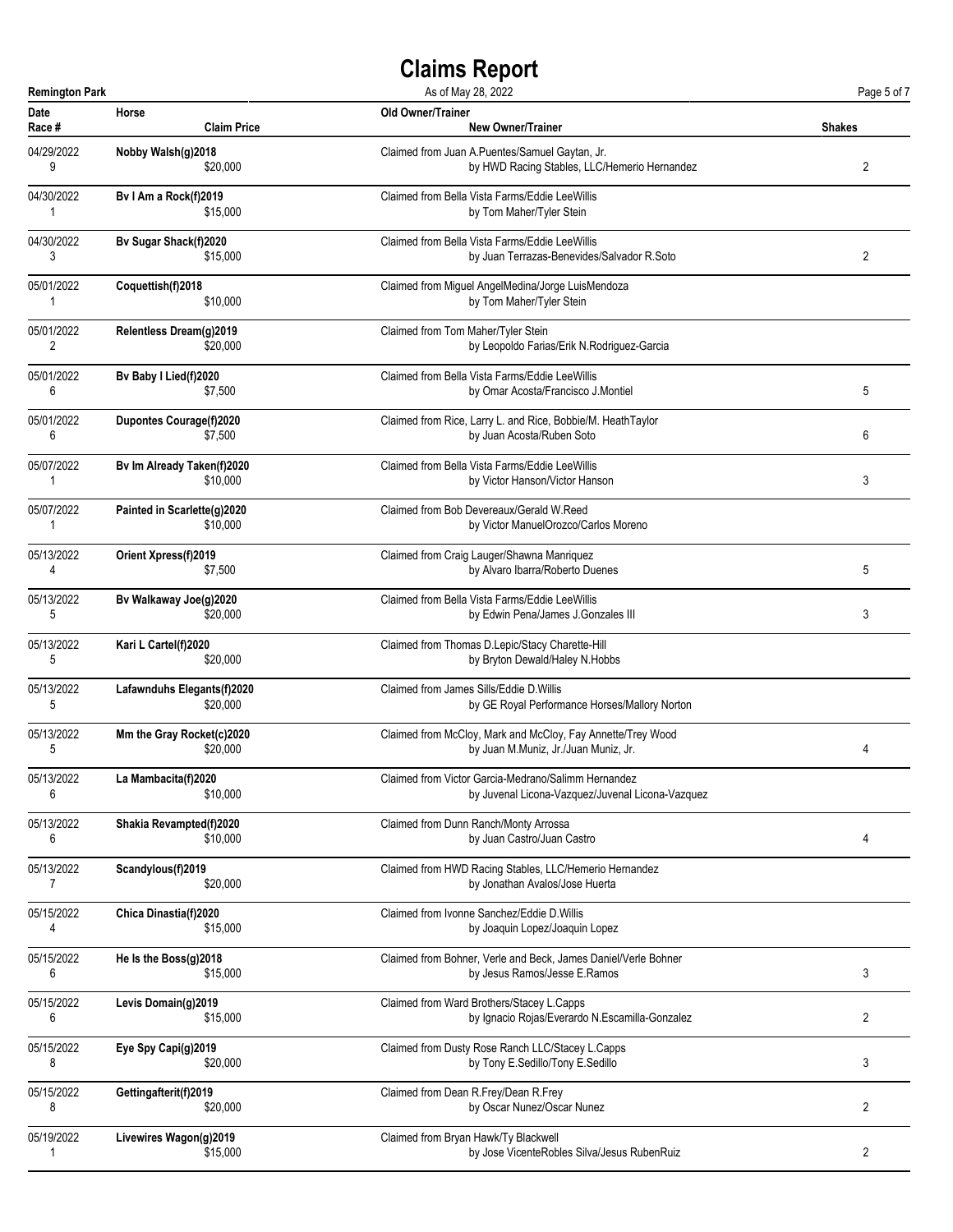| <b>Remington Park</b> |                             | As of May 28, 2022                                                    | Page 6 of 7    |
|-----------------------|-----------------------------|-----------------------------------------------------------------------|----------------|
| Date                  | Horse                       | Old Owner/Trainer                                                     | <b>Shakes</b>  |
| Race #                | <b>Claim Price</b>          | <b>New Owner/Trainer</b>                                              |                |
| 05/19/2022            | Paint Me a Redneck(g)2019   | Claimed from Bonnie L. Wilson/Bonnie L. Wilson                        |                |
| 2                     | \$6,250                     | by Luis EnriqueMartinez-Villanueva/Erik N.Rodriguez-Garcia            |                |
| 05/19/2022            | Shaykie(g)2018              | Claimed from Gutierrez, Mario and Gutierrez, Gladyz/Pedro Martinez    |                |
| 4                     | \$6,250                     | by Oscar Nunez/Oscar Nunez                                            |                |
| 05/19/2022            | Bv My Kind of Girl(f)2020   | Claimed from Bella Vista Farms/Eddie LeeWillis                        |                |
| $\overline{7}$        | \$10,000                    | by Jose Escobedo-Hernandez/Erik N.Rodriguez-Garcia                    |                |
| 05/20/2022            | Corona High Episode(f)2019  | Claimed from Salvador Cervantes/Guillermo Valdivia                    | 2              |
| 8                     | \$10,000                    | by Juan MartinTriana/Juan MartinTriana                                |                |
| 05/20/2022            | Truly Seperate(f)2019       | Claimed from Haros, Rafael E. and Haros, Maria Leticia/Julio Corral   |                |
| 8                     | \$10,000                    | by Karen M.Baeza/Harvey Baeza                                         |                |
| 05/20/2022            | Kaiges Prize(f)2019         | Claimed from Earl LeonRichardson/Tyler ColeCrawford                   | 3              |
| 9                     | \$10,000                    | by Jose Hernandez-Martinez/Rodrigo Covarrubias                        |                |
| 05/21/2022            | Jessie V(f)2020             | Claimed from Coke L.Gage, Jr./Gerald W.Reed                           |                |
| 2                     | \$7,500                     | by Gerardo Arroyo/Maria Elisa ARodriguez                              |                |
| 05/21/2022            | Anomali(g)2019              | Claimed from Rene Rios/Noe Rios                                       | $\overline{2}$ |
| 4                     | \$7,500                     | by Graciela Mendoza/Haley N.Hobbs                                     |                |
| 05/21/2022            | Return On Silk(g)2019       | Claimed from Leonardo Alcala/Leonardo Alcala                          | 3              |
| 4                     | \$7,500                     | by Edgar Galvan/Lucio Espiritu                                        |                |
| 05/22/2022            | Zulu Diamond(f)2019         | Claimed from Jeffrey A. Tyer/Jeffrey A. Tyer                          |                |
| 1                     | \$15,000                    | by Hemerio Hernandez/Hemerio Hernandez                                |                |
| 05/22/2022            | Jessies Got Corona(g)2020   | Claimed from Reed Land and Cattle Co. LLC/Gerald W.Reed               | 4              |
| 3                     | \$7,500                     | by Vista Del Sol/Harvey Baeza                                         |                |
| 05/22/2022            | Jims Capo(f)2020            | Claimed from Regina Laymon/Jerry Livingston                           |                |
| 3                     | \$7,500                     | by Valentin Arellanes/Valentin Arellanes                              |                |
| 05/22/2022            | Shessomeonesbabydoll(f)2020 | Claimed from Tinisha Cox/Troy Carter                                  |                |
| 3                     | \$7,500                     | by Juan Acosta/Jose E.Gamez                                           |                |
| 05/22/2022            | Shes a Tough Soldier(f)2019 | Claimed from Casey Black/Casey Black                                  |                |
| 7                     | \$15,000                    | by Danny R.Caldwell/Ty Blackwell                                      |                |
| 05/26/2022            | B Valiant Girl(f)2019       | Claimed from Tallchief, Tim and Carter, Jr., G. R./Clinton Crawford   | 5              |
| 2                     | \$10,000                    | by Debbie Grimes/Charles DukeShults                                   |                |
| 05/26/2022            | Kool Ka Ching(f)2019        | Claimed from Xcel Farms/Edward RossHardy                              |                |
| 2                     | \$10,000                    | by Adriana EdithVarela/Adriana EdithVarela                            |                |
| 05/26/2022            | Coliseum(g)2019             | Claimed from Joaquin Lopez/Joaquin Lopez                              |                |
| 8                     | \$15,000                    | by Tom Maher/Tyler Stein                                              |                |
| 05/27/2022            | Kazam of Return(g)2019      | Claimed from Haley N.Hobbs/Haley N.Hobbs                              | 6              |
| 1                     | \$6,250                     | by Eddie D.Willis/Eddie D.Willis                                      |                |
| 05/27/2022            | Pick Your Dynasty(g)2017    | Claimed from Leobardo Arroyo-Garcia/Diego Arroyo                      | 4              |
| 2                     | \$20,000                    | by Karen M.Baeza/Harvey Baeza                                         |                |
| 05/27/2022            | RI Drifter(g)2019           | Claimed from Robin Haggard/Ty Blackwell                               |                |
| 2                     | \$20,000                    | by Cuadra Ladrilleros Ltd Co/Lucio Espiritu                           |                |
| 05/27/2022            | Kiss Me Kramer(g)2019       | Claimed from Crawford, Cody Rea and Wilson, Renee K./Clinton Crawford | 5              |
| 3                     | \$10,000                    | by Daniel Jimenez-Gonzalez/Daniel Jimenez-Gonzalez                    |                |
| 05/27/2022            | Elite Flyboy(g)2020         | Claimed from Dunn Ranch/Monty Arrossa                                 |                |
| 4                     | \$15,000                    | by Hector C.Estrada/Juan Castro                                       |                |
| 05/27/2022            | A Reliable Cartel V(g)2019  | Claimed from Roberto Meraz Jr./Ruben Soto                             |                |
| 6                     | \$20,000                    | by Jesus Ontiveros-Ruiz/Harvey Baeza                                  |                |